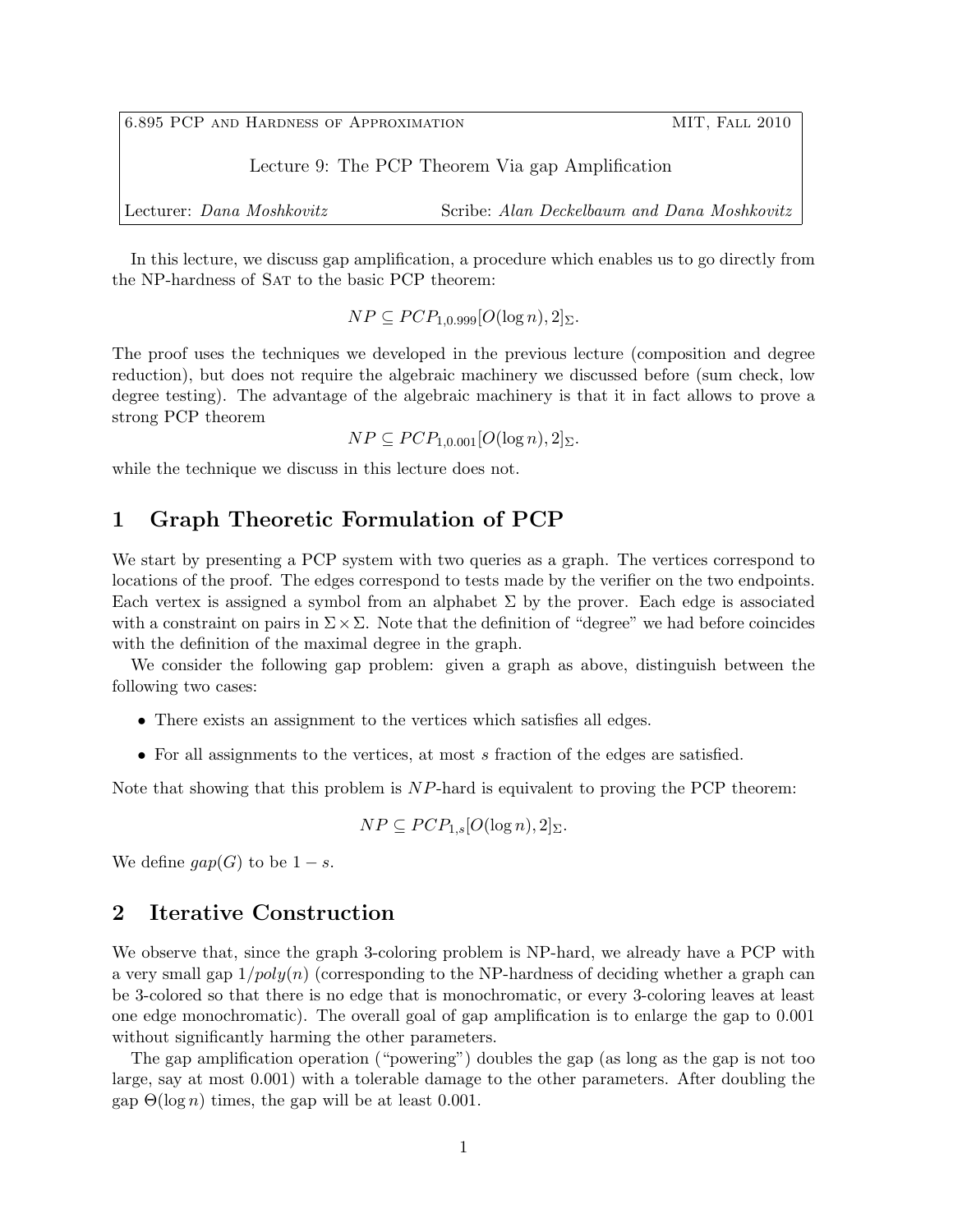# **3** Properties of Powering 2

The powering operation with parameter *t* maps *G* to a new graph *G′* . As long as *G* meets certain restrictions specified in the next section, we are guaranteed that:<sup>1</sup>

$$
gap(G') \ge \Omega(\sqrt{t}) \min\{gap(G), \frac{1}{t}\},\tag{1}
$$

where the  $\Omega(\cdot)$  hides a constant that is smaller than 1.

Hence, by taking t to be large enough with respect to the constant in the  $\Omega(\cdot)$ , we can use the powering operation to double the gap. This is as long as the gap is not too large already  $(i.e., as large as  $\frac{1}{t}$ ).$ 

The powering operation has the following effects on the other parameters:

- The number of queries remains  $q = 2$ , and the completeness remains  $c = 1$ .
- $size(G') = C \cdot size(G)$ , where *C* is a constant depending on *t*. (We call the "size" of *G'* the number of its vertices plus the number of its edges.) Therefore, after Θ(log *n*) iterations of the powering operation, the resulting graph will have polynomial size.
- The alphabet of *G'* is  $\Sigma^{d^{t/2}}$ , where  $d = deg(G)$ .

## **4 Requirements of Powering**

The powering operation works as specified above only assuming certain restrictions on *G*:

- **Constant Degree:** The graph is regular and its degree  $d = deg(G)$  is a constant *D*.
- *•* **Constant Alphabet:** The alphabet Σ is constant.
- **Expansion:** The graph has a self-loop on every vertex, and has second eigenvalue  $\lambda < D$ .

We remark that the constants in inequality (1) and in the bound on  $size(G')$  depend on the degree of *G* and on the alphabet size.

While relying on the requirements above, the powering operation does not preserve them: it increases the degree and the alphabet significantly (it in fact preserve the expansion requirement). Hence, in the next sections we explain how to transform any PCP to a PCP that satisfies the requirements, using degree reduction, composition and a new trick. The transformation will have to take place before *every* application of powering. It, too, comes with a price: it slightly increases the size of the graph, and slightly decreases the gap. However, this modest cost is swallowed in the parameters of powering as described in Section 3.

### **4.1 Reducing Degree**

The degree may be non-constant to begin with, and powering may increase it further. However, in Lecture 8 we saw how to set the degree to any desired *D* at the price of increasing the soundness error by  $\approx 1/D$  and multiplying the size by  $\Theta(D)$ . Perfect completeness is preserved. Unfortunately, the transformation of Lecture 8 also multiplies the number of queries by a factor of *D*. Nonetheless, the number of queries can be brought back to 2 at the expense of decreasing

 $\frac{1}{1}$ A more careful analysis of the powering procedure, as in [RS07], can improve the  $\sqrt{t}$  term to *t*.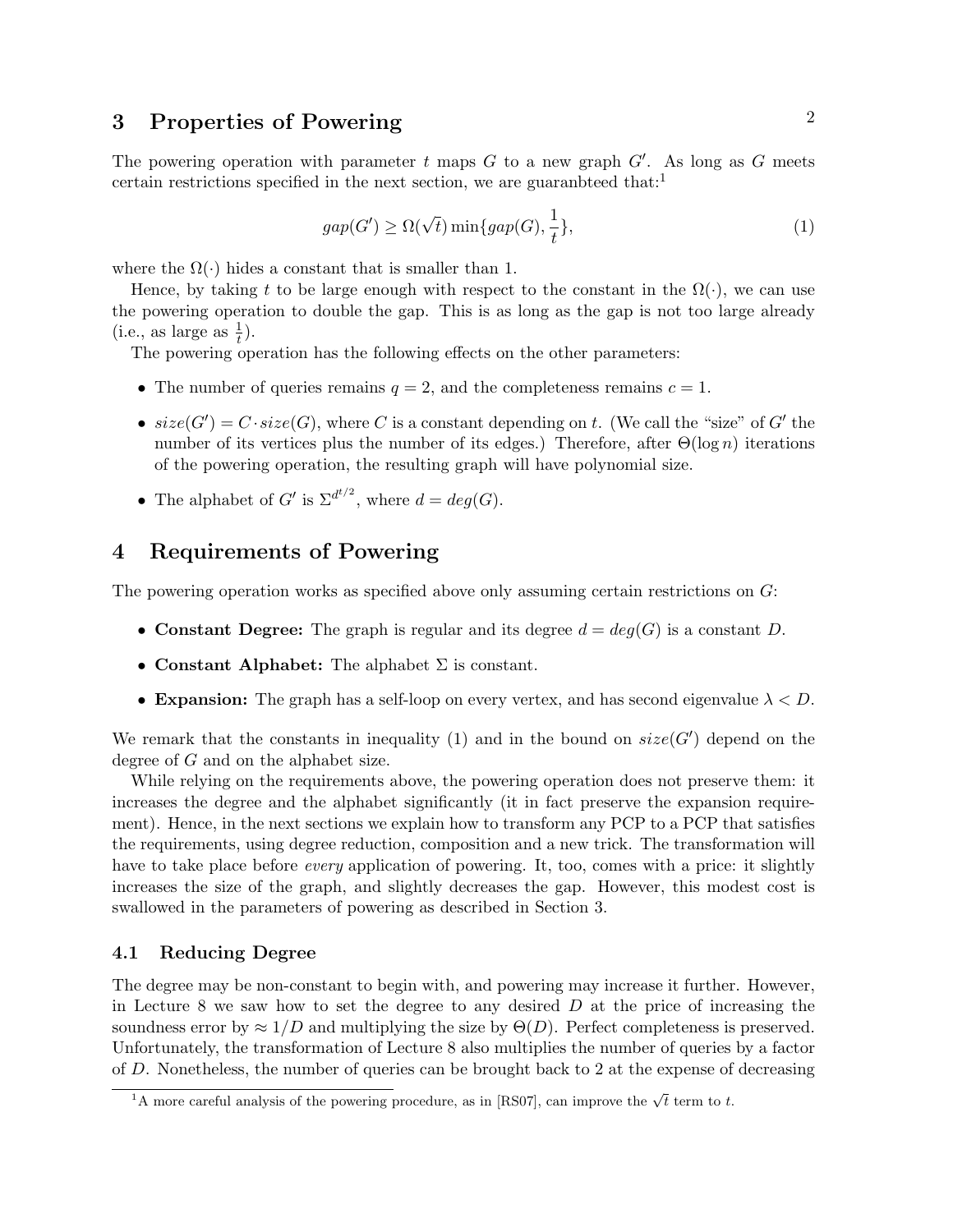the gap to  $\approx poly(\frac{1}{D})$  (see first homework). By choosing as D an appropriate constant, the  $\frac{1}{D}$ ) (see first homework). By choosing as *D* an appropriate constant, the decrease in the gap after degree-reduction is swallowed in inequality 1, and the increase in the size is swallowed in the size bound following it.

#### **4.2 Reducing Alphabet**

The alphabet is initially constant, but the powering operation makes its size increase dramatically, as it raises it to the power of  $D^{t/2}$ . Applying the powering operation *i* times will result in an alphabet of size  $|\Sigma|^{(D^{t/2})^i}$ . For non-constant *i* (e.g., *i* =  $\Theta(\log n)$ ), the alphabet size becomes non-constant (and even exponential).

We solve this problem by using the composition operations from Lecture 8 together with a Hadamard-based construction (see Lecture 8). Composition multiplies the size by a term that depends only on *|*Σ*| Dt/*<sup>2</sup> (a constant), and preserves perfect completeness. The gap multiplies by a constant. While the number of queries is not preserved, as before, it can be brought back to 2 at an acceptable cost.

#### **4.3 Forming Expansion**

We can guarantee that there are self loops on all the vertices, if we simply add them to the graph. We can similarly guarantee that the graph's second eigenvalue is small by adding an expander *H* (over the same vertex set) on top of our graph *G*. We make the constraints on self loops and on the edges from *H* be trivial (satisfied by all assignments). This procedure decreases the gap by a multiplicative factor of  $\frac{D}{D+1+deg(H)}$ , where *D* is the original degree of our graph. This is because we have the same number of unsatisfied edges, but the degree of each vertex increases from *D* to  $D + 1 + deg(H)$ , since every vertex has an additional self-loop and edges from *H*.

We claim that by adding self-loops and *H* to our graph in the second bullet above, the resulting graph has small second-eigenvalue. We prove this by using the Rayleigh quotient.

**Claim 4.1** (Rayleigh Quotient)**.** *Let A be the adjacency matrix of a regular graph. Then the second eigenvalue satisfies*

$$
\lambda(A) = \max_{x \neq \vec{0}, x \perp \vec{1}} \frac{|\langle x, Ax \rangle|}{\langle x, x \rangle} = \max_{||x||=1, x \perp \vec{1}} |\langle x, Ax \rangle|.
$$

The Rayleigh quotient formula follows from the fact that the second eigenvalue is the largest eigenvalue when we restrict *A* to act on the space perpendicular to the first eigenvector. (Since *A* is a real symmetric matrix, it has an orthonormal eigenbasis.)

**Corollary 4.2.** *Let A and B be adjacency matrices of regular graphs on the same vertex set. Then*

$$
\lambda(A+B) \le \lambda(A) + \lambda(B).
$$

The above corollary implies that  $\lambda(A+I+H) \leq deg(A)+1+\lambda(H)$ . Since  $\lambda(H) < deg(H)$ , we conclude that  $\lambda(A+I+H) < deg(A+I+H)$ , where  $A+I+H$  is the graph we get by adding self-loops and *H* to our original graph.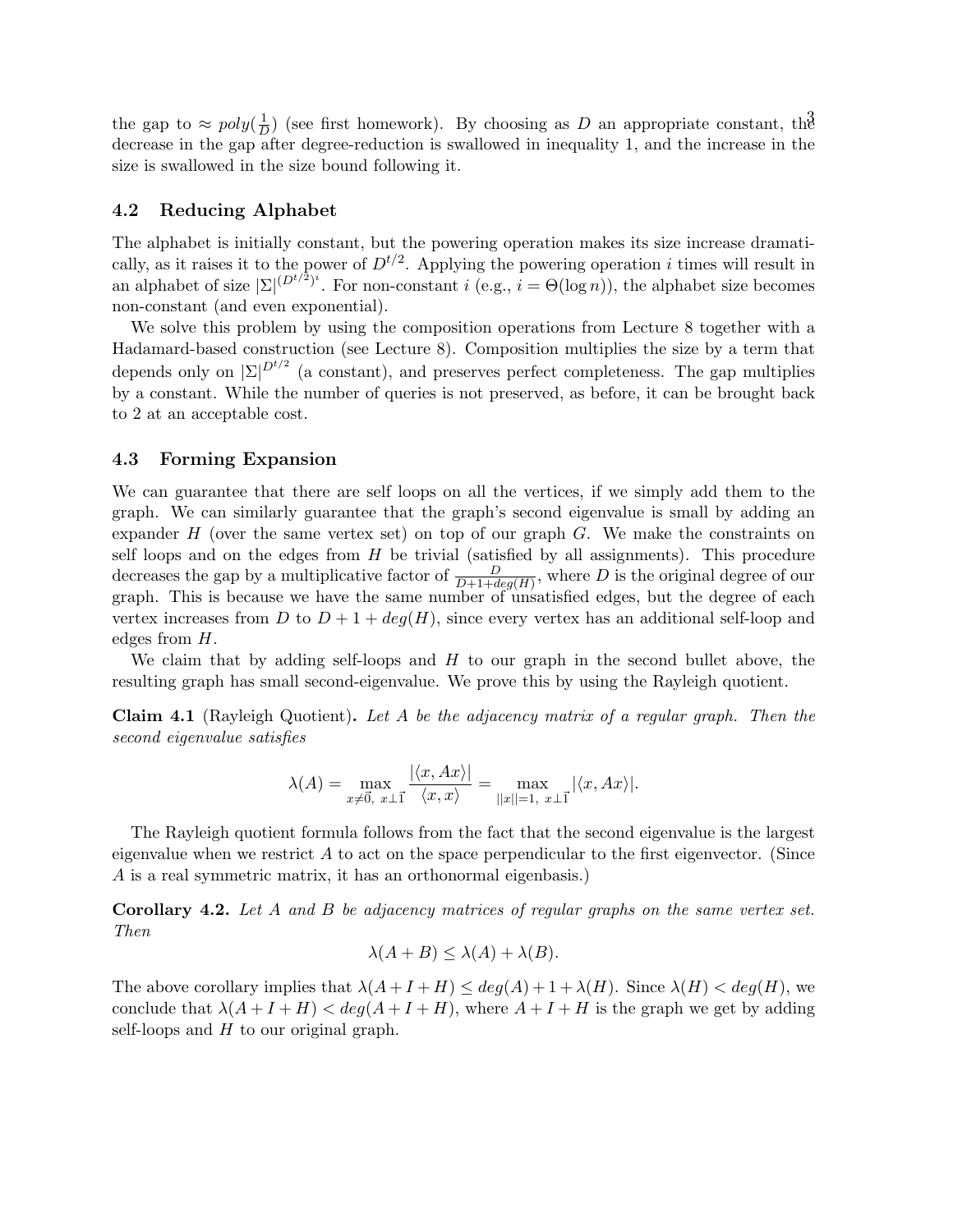# **5 The Powering Operation** <sup>4</sup>

We now describe the graph powering operation. We start with a graph  $G = (V, E)$ , an alphabet Σ and constraints associated with the edges of *E*. We pick some parameter *t*, and construct a new graph *G′* as follows:

- *•* The vertices of *G′* are *V* .
- The alphabet is  $\Sigma^{d^{t/2}}$ , where *d* is the degree of *G*. An assignment to a vertex in *G'* corresponds to assigning a value from  $\Sigma$  to all of its radius- $t/2$  neighbors. (Note- We needed to insist that the degree of *G* was small so that no vertex has more than  $d^{t/2}$ radius-*t/*2 neighbors.)
- *•* We have an edge (*u, v*) in *G′* for every length-*t* walk between *u* to *v* in *G*.
- The constraint on an edge  $(u, v)$  in  $G'$  checks that all the assignments on the intersection of the radius-*t/*2 neighborhood about *u* and the radius-*t/*2 neighborhood about *v* are consistent. (That is, we check that they obey all appropriate constraints from *G*, and that any vertex in the overlapping neighborhood is assigned the same symbol from *u* and from *v*.)

We notice that the above construction preserves the perfect completeness property and preserves 2 queries. Moreover, the size is multiplied by  $O(d^{t-1})$ .

Therefore, the main analysis which remains is to study the soundness of *G′* . We notice that any assignment  $\sigma'$  to  $G'$  naturally induces an assignment  $\sigma$  to  $G$  by taking the "plurality vote": each vertex picks an assignment that repeats the maximal amount of times in other vertices whose labels contain assignments for it (we break ties arbitrarily):

$$
\sigma(u) = \arg \max_{s \in \Sigma} |\{\frac{t}{2}\text{-step walk from } u \text{ ending at } v \text{ satisfies } \sigma'(v)_u = s\}|.
$$

Notice that the following can be deduced immediately.

$$
P\left(\frac{t}{2}\text{-step random walk from }u\text{ ending at }w\text{ satisfies }\sigma'(w)_u = \sigma(u)\right) \ge \frac{1}{|\Sigma|}.\tag{2}
$$

Recall that while  $1/|\Sigma|$  may be small, in our setup it is a constant.

Suppose that *G* is not satisfiable and has gap *α*. Further assume that  $\alpha \leq \frac{1}{t}$  $\frac{1}{t}$  (otherwise, we are done). Then, by soundness of *G*, we know that  $\sigma$  has at least an  $\alpha$  fraction of rejecting edges. The intuition is that, since *G* is an expander, at least  $\approx 1 - (1 - \alpha)^t \approx \alpha t$  fraction of all *t*-step walk in *G* pass through at least one rejecting edge of  $\sigma$ . Moreover, at least  $\alpha \sqrt{t}$ fraction of the *t*-step walks pass through a rejecting edge of  $\sigma$  in their "middle", i.e., in step *i* for  $\frac{t}{2} - \sqrt{\frac{t}{2}} \leq i \leq \frac{t}{2} + \sqrt{\frac{t}{2}}$  $\frac{t}{2}$ . We will show that a constant fraction of those walks correspond to rejecting edges for  $\sigma'$ . This will prove inequality (1).

The intuition for the above claim is that, if we let  $(u, v)$  be a rejecting edge of  $G$  in the middle of the walk, and  $w_1, w_2$  be the endpoints of the walk, then the events  $\sigma'(w_1)_u = \sigma(u)$ and  $\sigma'(w_2)_v = \sigma(v)$  are: (i) independent events; and (ii) (less obviously) each happens with probability  $\Omega(1/|\Sigma|)$  (a constant). The point (ii) follows from inequality 2 and the realization that due to self-loops, walks of length  $\frac{t}{2} \pm \sqrt{\frac{t}{2}}$  $\frac{t}{2}$  are essentially equivalent to walks of length exactly  $\frac{t}{2}$ .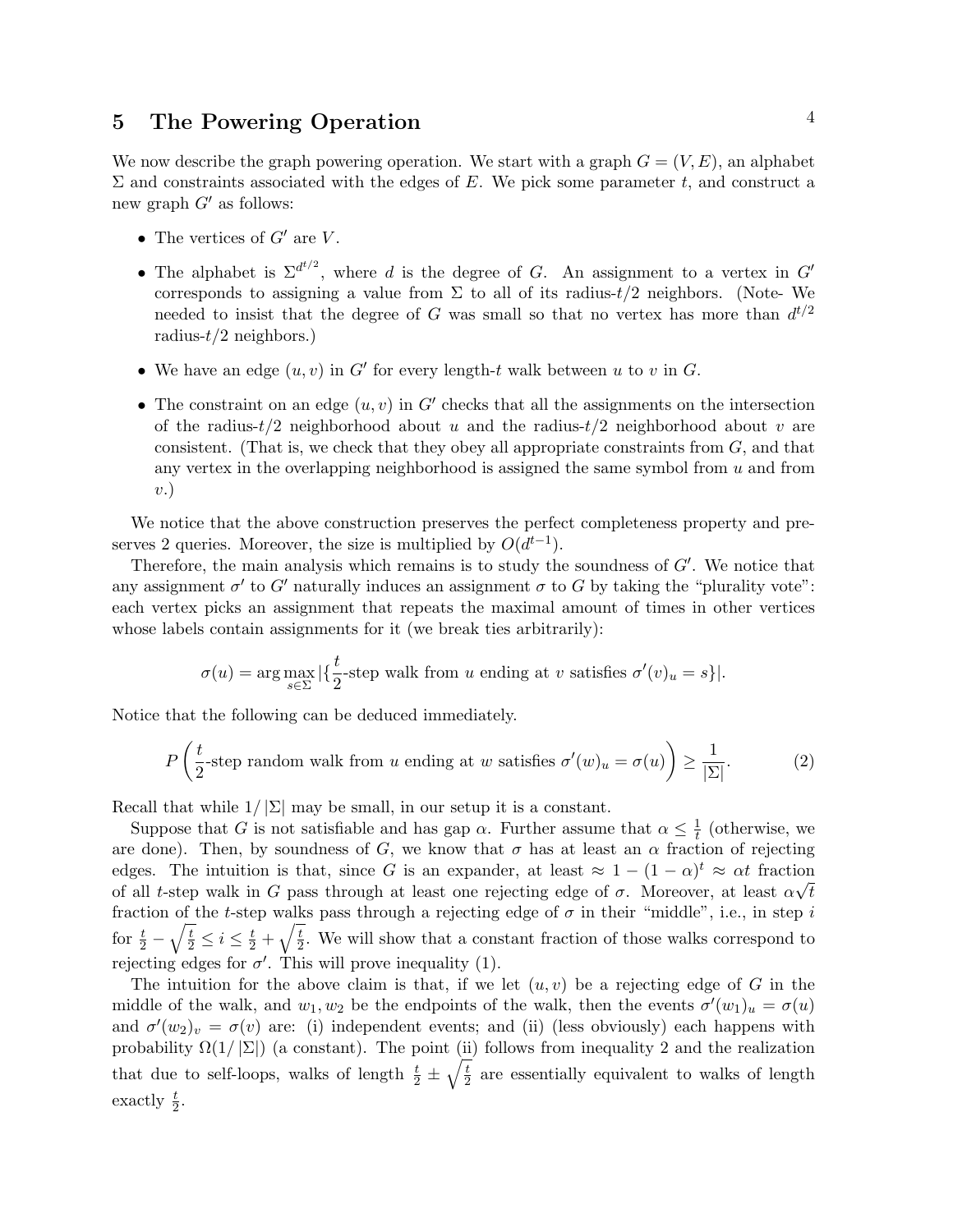## **6 Soundness Analysis** 5

In this section we formally prove the soundness of the graph powering operation.

Fix an assignment  $\sigma'$  for  $G'$ , and let the corresponding plurality vote assignment  $\sigma$  for  $G$  be as in the previous section. By soundness of *G*, we know that an *α* fraction of the edges of *G* reject the assignment  $\sigma$ . Denote the set of rejecting edges *F*. We may assume that  $\alpha \leq \frac{1}{t}$  $\frac{1}{t}$ . We show that  $\Omega(\sqrt{t})\alpha$  fraction of the edges in *G<sup>'</sup>* are rejecting.

### **6.1 Walks in** *G*

We say that the "middle" of a *t*-step walk is

$$
I = \{t/2 - \sqrt{t/2} \le i \le t/2 + \sqrt{t/2}\}.
$$

We say that a walk  $(v_0, v_1, \ldots, v_t)$  is *hit* by the *i*<sup>th</sup> edge if

1.  $(v_{i-1}, v_i) \in F$ 2.  $\sigma'(v_0)_{v_{i-1}} = \sigma(v_{i-1})$ 3.  $\sigma'(v_t)_{v_i} = \sigma(v_i)$ .

For a *t*-step random walk, we let  $N_i$  be the indicator that the walk is "hit" by the  $i^{th}$  edge. We set  $N = \sum_{i \in I} N_i$ . We show that

$$
Pr\left[N>0\right] \ge \Omega(\alpha\sqrt{t}).
$$

In order to prove the above result, we use the "second moment method". The second moment of *N* is  $\mathbf{E}[(N - \mathbf{E}[N])^2] = \mathbf{E}[N^2] - \mathbf{E}[N]^2$ . We lower bound  $\mathbf{E}[N]^2$  and upper bound  $\mathbf{E}[N^2]$ :

 $\textbf{Claim 6.1. } \mathbf{E}[N] \geq \Omega(\alpha)$ *√ t*)*.*

**Claim 6.2.**  $\mathbf{E}[N^2] \leq O(\alpha)$ *√ t*)*.*

Since we have the inequality

$$
P[N > 0] \ge \frac{E[N]^2}{E[N^2]},
$$

the two above claims will imply that  $P[N > 0] \ge \Omega(\alpha)$ *√ t*), as desired.

#### **6.2 Proof of Claim 6.1**

We obtain a lower bound on  $\mathbf{E}[N_i]$  for all  $i \in I$ . The result of the claim then follows by linearity. Since *G* is undirected and regular, we can view a choice of a random walk as follows:

- *•* Pick (*vi−*1*, vi*) uniformly from the set of all edges in *G*.
- Do a random walk of length *i*<sup>*−*</sup>1 starting from  $v_{i-1}$ . This will give the vertices  $(v_{i-2}, \ldots, v_0)$ of the walk.
- Do a random walk of length  $t i$  starting from  $v_i$ . This gives the vertices  $(v_{i+1}, \ldots, v_t)$  of the walk.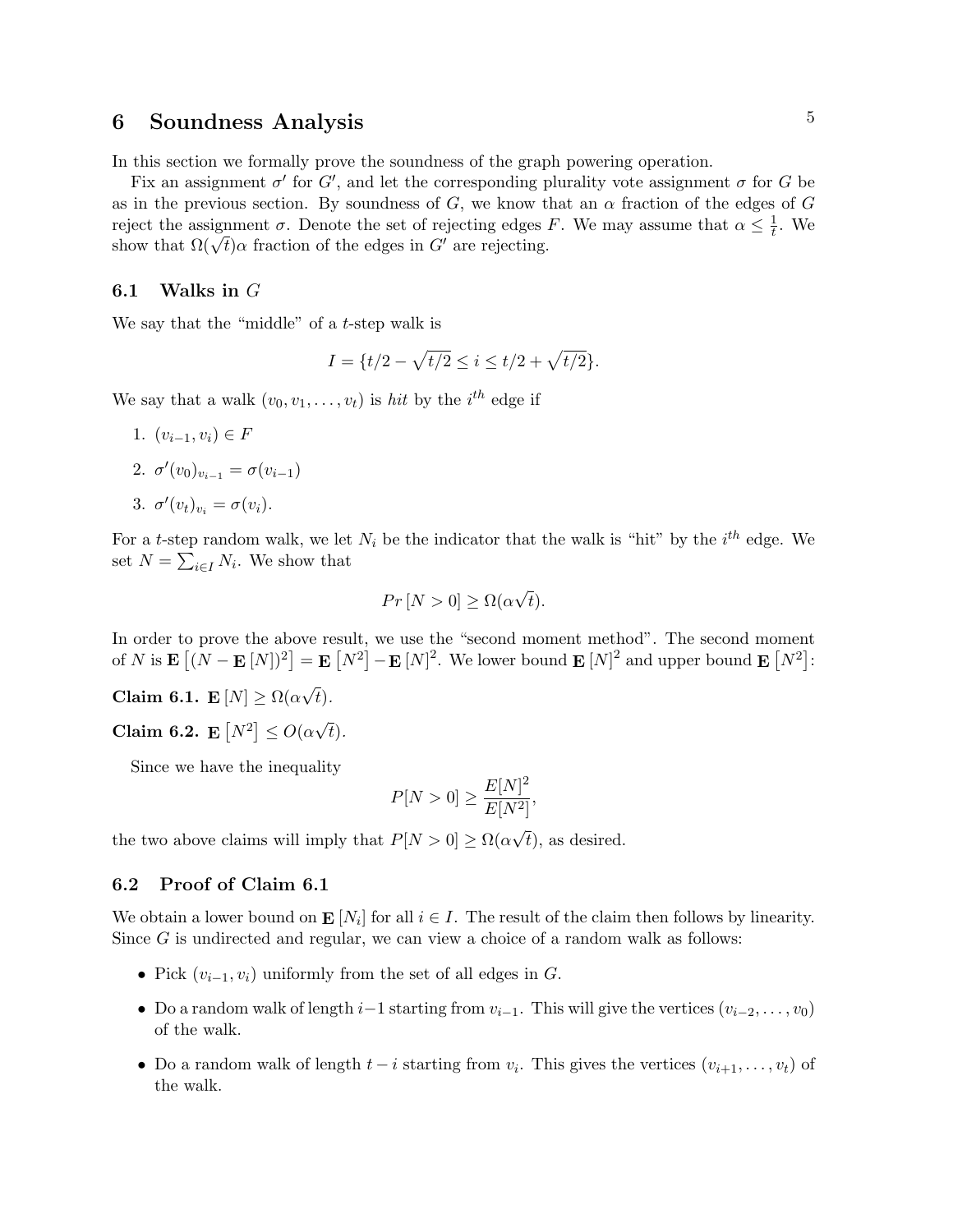Therefore, we have  $\qquad \qquad 6$ 

$$
P[N_i > 0] = \alpha \cdot P[\sigma'(v_0)_{v_{i-1}} = \sigma(v_{i-1})] \cdot P[\sigma'(v_t)_{v_i} = \sigma(v_i)].
$$

We prove that for every vertex *v*, for any length  $l \in I$ , it holds that

$$
P[l\text{-step random walk from } v \text{ to } w \text{ satisfies } \sigma'(w)_v = \sigma(v) \ge \frac{\Omega(1)}{|\Sigma|}.
$$

The lower bound on  $P[N_i > 0]$  follows.

Notice that for  $l = t/2$ , this result is clear, since  $\sigma$  is the plurality vote over all  $t/2$ -step walks. Because the graph has self-loops, we see that the above probability is equal to

$$
\sum_{k} P(\text{stay in place } (l - k) \text{ times}) \cdot P(\text{length-}k \text{ r.w. without self-loops has } \sigma^t(w)_v = \sigma(v))
$$

where k in the above expression represents the number of times that the random walk takes an edge other than a self-loop, and where *w* and *v* are the start and end vertices of the length-*k* random walk without self-loops, respectively.

Since each vertex in *G* has degree *d* and exactly one edge at each vertex is a self-loop, we know that the number of times that an *l*-step random walk takes a self-loop is distributed as a *Binomial*(*l,* 1*/d*) distribution.

We now make a technical claim about the properties of the binomial distribution, without proof:

**Claim:** For any  $c, l_1, l_2$  such that

- *• l*<sup>1</sup> *− √*  $\overline{l_1} \leq l_2 \leq l_1 +$ *√ l*1
- $l_1$  is sufficiently large
- *• |k − pl*1*| ≤ c √ l*1

there exists a constant  $\tau$  (depending on *c*) such that

$$
\tau \le \frac{P(B(l_1, p) = k)}{P(B(l_2, p) = k)} \le \frac{1}{\tau}.
$$

The above claim follows from the properties of the binomial distribution. Intuitively, we think of the first condition as saying that  $l_1 \approx l_2$ , and the third condition as saying that k is approximately equal to the expectation of  $B(l_1, p)$ .

We now pick *c* such that  $P(|k - \frac{pt}{2})$  $\left| \frac{pt}{2} \right| > c \sqrt{\frac{t}{2}}$  $\frac{t}{2}$ ) <  $\frac{1}{2|\Sigma|}$  where  $p = 1 - \frac{1}{d}$  $\frac{1}{d}$  (the probability of a step of the random walk not being a self-loop), *k* is a *Binomial*( $t/2, p$ ) random variable,  $l_1 = t/2$ , and  $l_2 = l$ . We denote the set of all values of *k* such that  $|k - \frac{pt}{2}|$  $\left|\frac{pt}{2}\right| \leq c\sqrt{\frac{t}{2}}$  $\frac{t}{2}$  by *K*. Using the above claim, we know that

$$
\forall k \in K : P(B(l, p) = k) \ge \tau \cdot P(B(t/2, p) = k).
$$

We can now lower-bound the probability that a length-*l* random walk satisfies  $\sigma^t(w)_v = \sigma(v)$ (where *v* is the start vertex of the walk and *w* is the end vertex) by